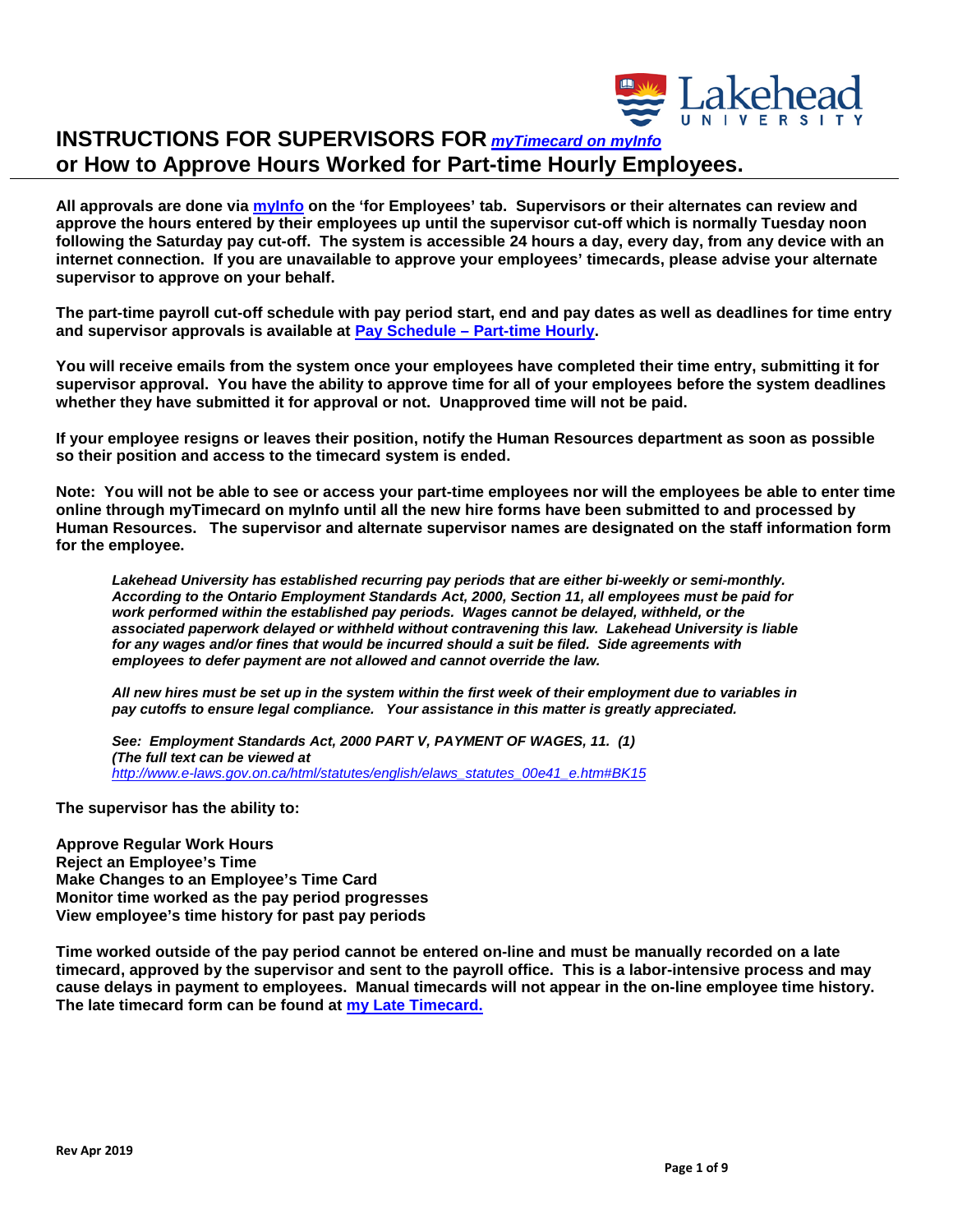

# **INSTRUCTIONS FOR SUPERVISORS FOR** *[myTimecard on myInfo](https://erpwp.lakeheadu.ca/)* **or How to Approve Hours Worked for Part-time Hourly Employees. Approving Employee Time Worked:**

### **Log into [myInfo:](https://erpwp.lakeheadu.ca/)**



### myInfo User Login

Your Lakehead University Portal

| Username * |  |  |  |  |  |  |  |
|------------|--|--|--|--|--|--|--|
|------------|--|--|--|--|--|--|--|

Password \*

Recover my account

D LOG IN

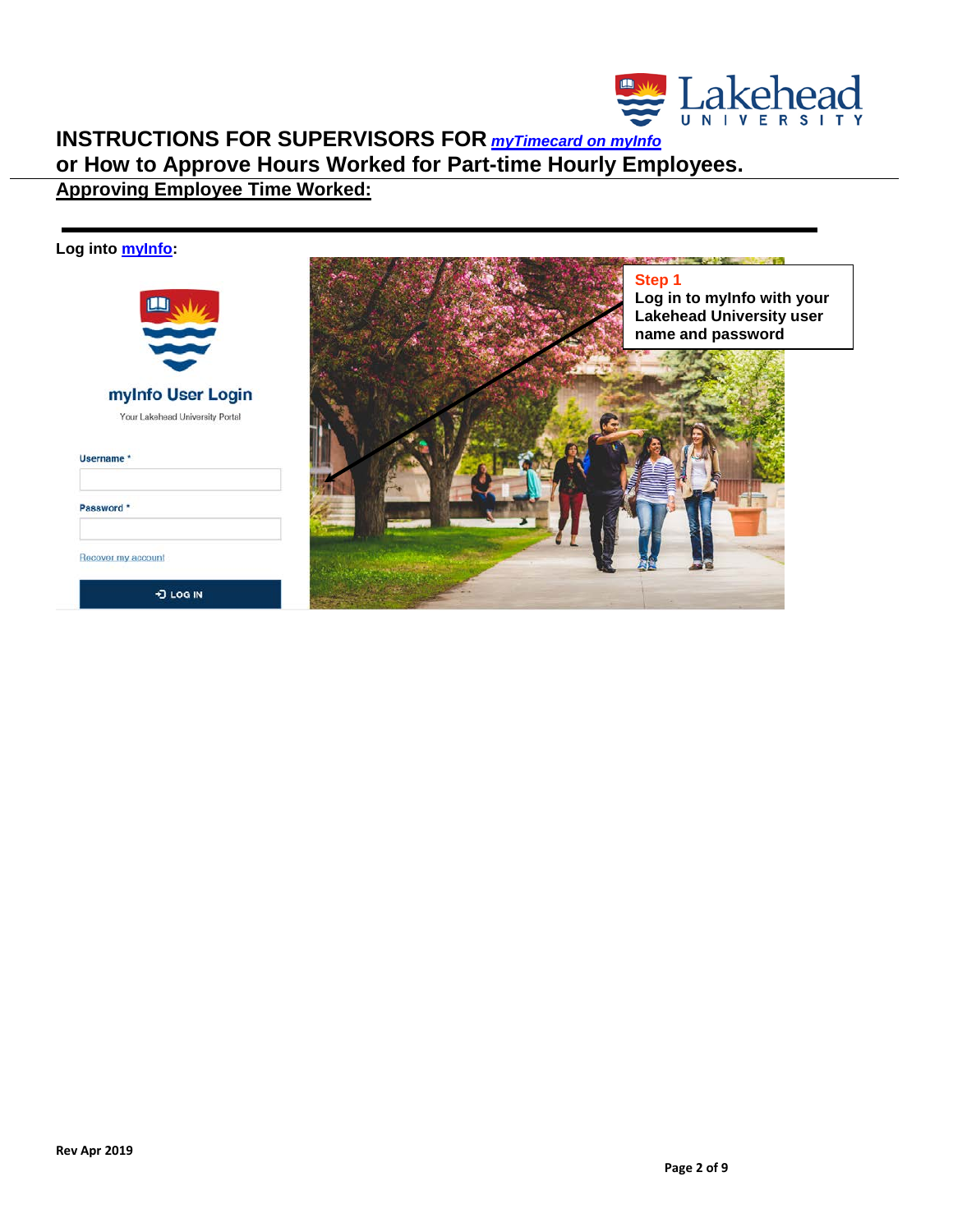

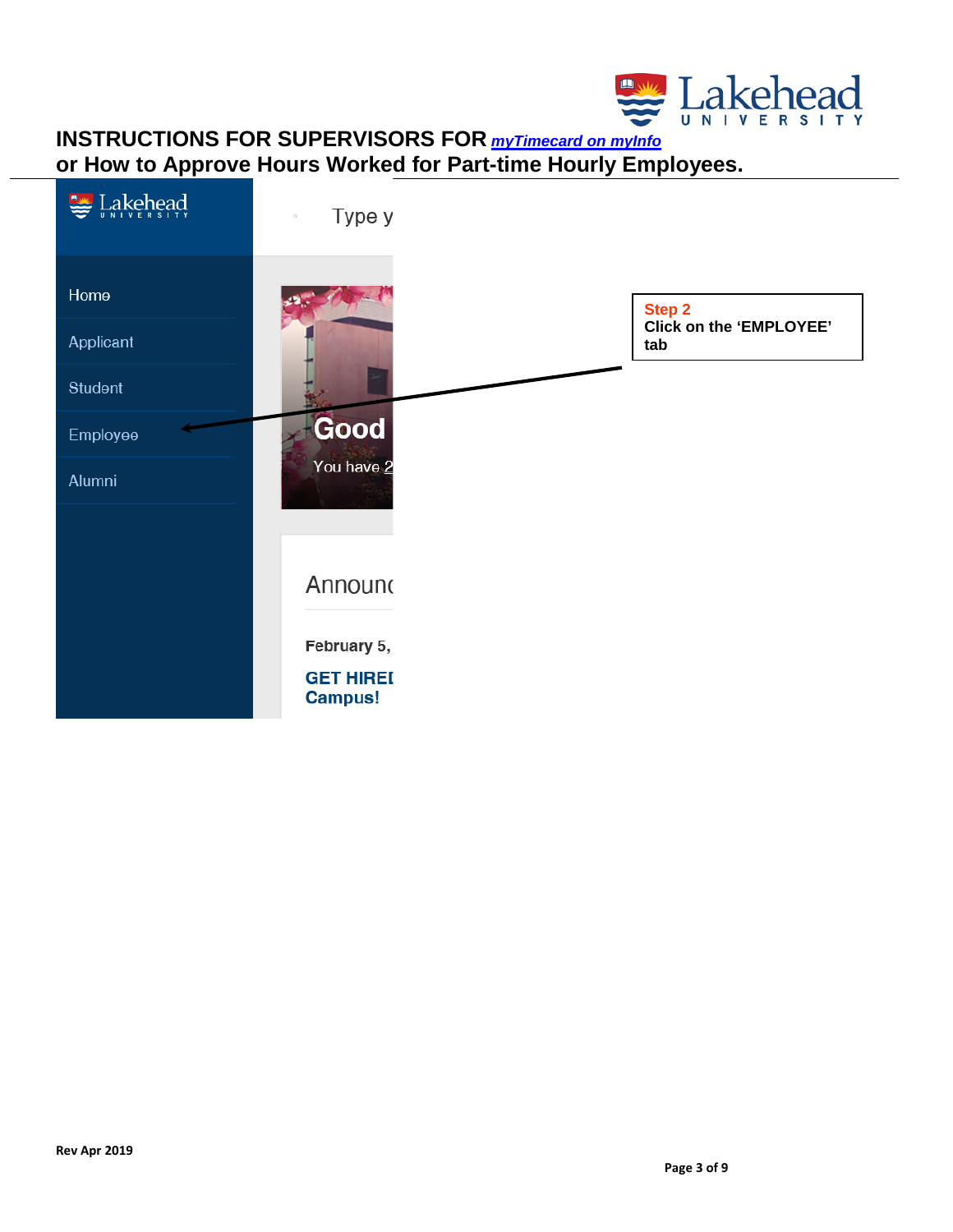



### **Approving Regular Work Hours**

**Once an employee has entered their hours worked for the pay period and electronically signs their timesheet as complete, you will receive an email advising you that the employee has submitted their hours for approval. Please note the alternate supervisor will not receive email notifications from the employee.** 

**If you will not be available to approve time, please be sure to notify your alternate to complete the approval on your behalf.**

**Check the Review Box for all employees' hours you want to review. De-select the check box for any employee's hours you do not want to review. Click Submit. myTimecard on myInfo will present your employees' detailed timesheet to you one at a time for your review and approval.**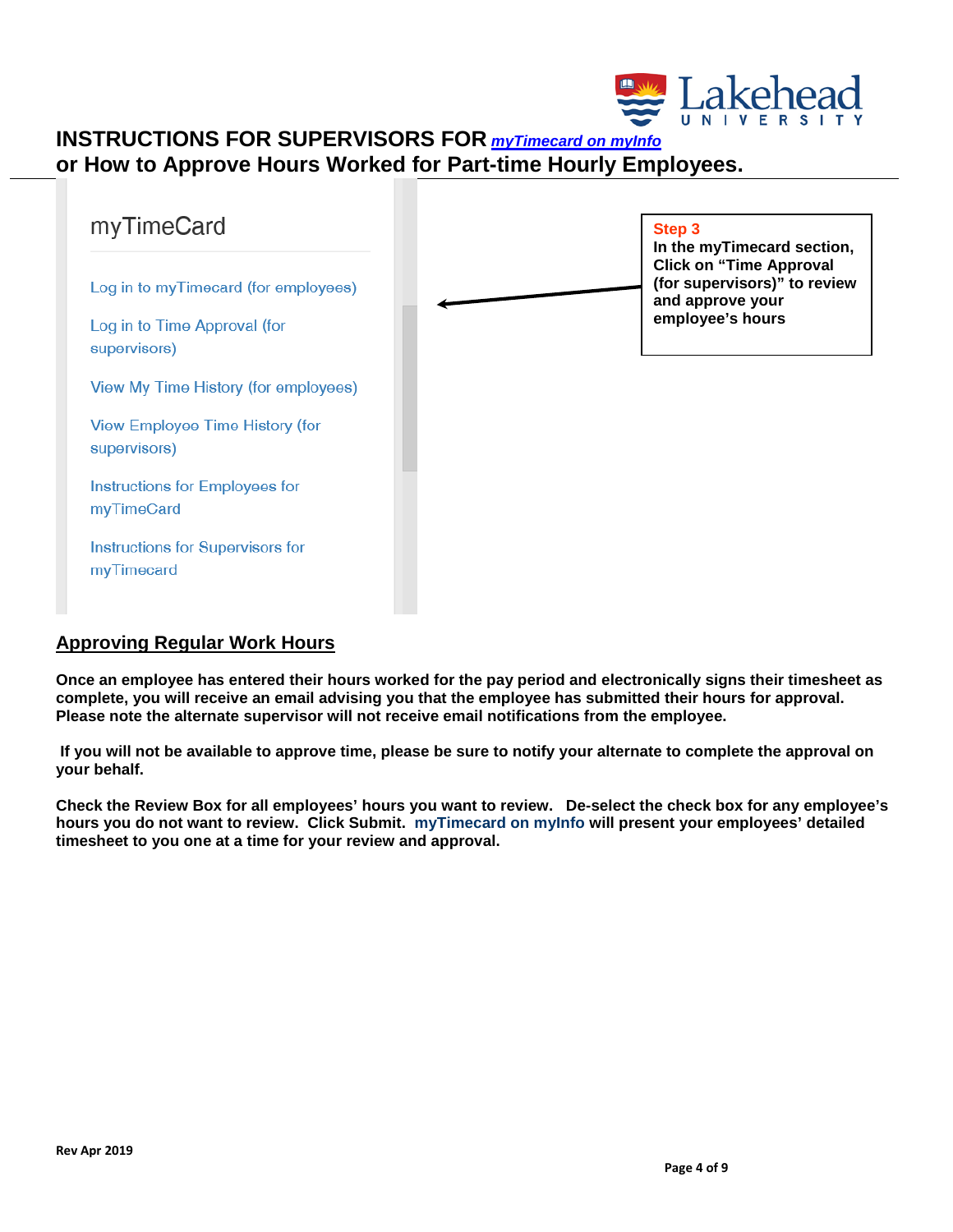

#### **Step 1**

Time approval (for supervisors)

| <b>Approve</b> | <b>Entry</b> | Pay<br><b>Start</b><br><b>Date</b> | Pay<br><b>Date</b> | Review Period Period Approve<br>End By Date | <b>Name</b> | <b>Access</b> | <b>Position</b><br>Title                                       | <b>Department</b> Location        | <b>Total</b><br><b>Hours</b> |
|----------------|--------------|------------------------------------|--------------------|---------------------------------------------|-------------|---------------|----------------------------------------------------------------|-----------------------------------|------------------------------|
| IE.            | ⊽            |                                    | 09/03/15 09/03/28  | 00/03/31<br>12:00PM                         |             |               | Equipment<br>R <sub>m</sub><br><b>ASSISTANT</b>                | <b>Athletics</b>                  | 4.25                         |
| П              | ⊽            | 09/03/15                           | 09/03/28           | 09/03/31<br>12:00PM                         |             |               | Equipment<br>Rm<br><b>ATTENDANT</b><br>1st Yr                  | <b>Athletics</b>                  | 4.25                         |
| п              | п            | 09/03/15                           | 09/03/28           | 09/03/31<br>12:00PM                         |             |               | Marker, Lab<br>Demonstrator<br>- Learning<br>Assistance<br>Ctr | <b>Student</b><br><b>Services</b> | 0.00                         |

### **Check the review box to view an employee's detailed timesheet.**

**If you need to review multiple employees, click the review box for all employees you wish to view. Then click Submit.**

**Security Access Messages** 

None

Approve time entries on behalf of  $\overline{\phantom{a}}$ 

| <b>Date</b>       | Day Time In                    | <b>Time</b><br>Out   | <b>Annual</b><br><b>Sick</b><br>Leave<br>Hours | Other<br><b>Time Other Time Types</b> | <b>Insert</b><br>Line |
|-------------------|--------------------------------|----------------------|------------------------------------------------|---------------------------------------|-----------------------|
|                   | Emergency Leave - Paid 2 Days  |                      | 14.00                                          |                                       |                       |
|                   | Emergency Leave - Unpaid 8 Day |                      | 56.00                                          |                                       |                       |
| <b>Leave Type</b> |                                | <b>Leave Balance</b> |                                                |                                       |                       |
|                   |                                |                      |                                                |                                       |                       |
| .<br>Assistant    |                                | <br>Time             | <u>,,,,,,,,,,,</u>                             | $  -$                                 | .                     |

| Pale     |                           | <b>Day Three</b> III | Out     | Leave<br><b>Hours</b> | <b>Hours</b> | <b>Hours</b> | THE ATTEL THE TANCS              | Line |
|----------|---------------------------|----------------------|---------|-----------------------|--------------|--------------|----------------------------------|------|
| 18/02/04 | Sunday                    |                      |         |                       |              |              | $\ddot{}$                        |      |
| 18/02/04 | Sunday                    |                      |         |                       |              |              |                                  |      |
| 18/02/05 |                           | Monday 08:30AM       | 11:00am |                       |              |              |                                  |      |
| 18/02/05 | Monday                    |                      |         |                       |              |              | Emergency Leave-Paid 2 Daysmax v |      |
| 18/02/06 | Tuesday                   |                      |         |                       |              |              |                                  |      |
| 18/02/06 | Tuesday                   |                      |         |                       |              |              |                                  |      |
|          | 18/02/07 Wednesday 8:30am |                      | 10:00AM |                       |              |              | $\sim$                           |      |
|          | 18/02/07 Wednesday        |                      |         |                       |              |              |                                  |      |
| 18/02/08 | Thursday                  |                      |         |                       |              |              | $\sim$                           |      |
| 18/02/08 | Thursday                  |                      |         |                       |              |              | $\sim$                           |      |

#### **Step 2**

**Your employee's daily summary hours will display. In the example at the left, a total of 2.5 hours were entered by the employee for Monday; and 2 hours Paid Emergency leave for Tuesday and 2 hours work for Wednesday.**

#### Step 3

To view the "Time In and Time Out" detail for your employee's work shift, click on the review box. The detail form will show you the clocked time in and out your employee entered.

Note: Hours in 'Non-exempt Other Position Hours' means the employee has another position which hours will be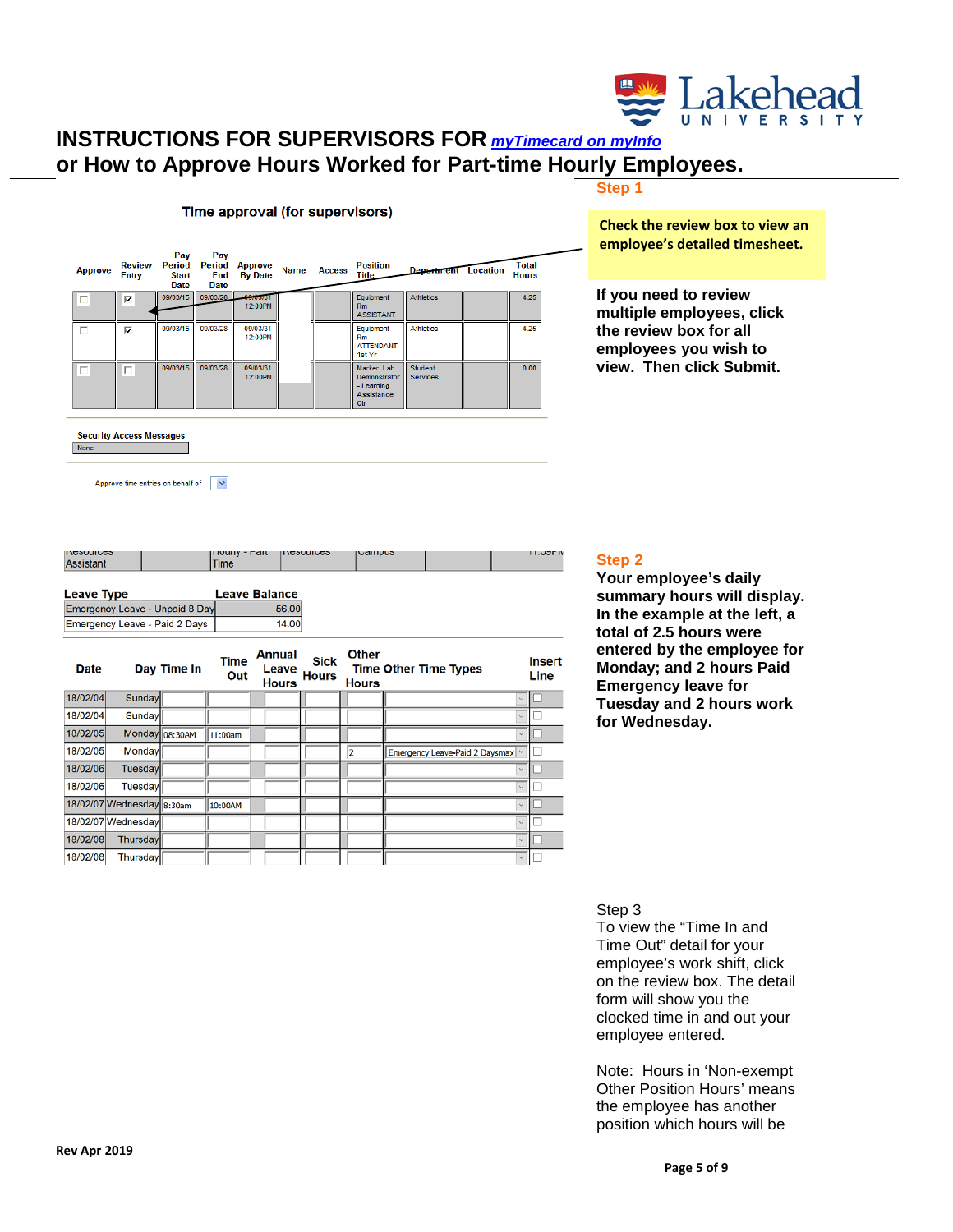

| UI<br>18/02/15                | <b>Inursoa</b>                                                            |                |                        |                                                                  |                      |              |                                  |                       |                                | TIOW to Apploye Hours Worked for Fait-time Hourly Employees.                        |
|-------------------------------|---------------------------------------------------------------------------|----------------|------------------------|------------------------------------------------------------------|----------------------|--------------|----------------------------------|-----------------------|--------------------------------|-------------------------------------------------------------------------------------|
| 18/02/16                      | Friday                                                                    |                |                        |                                                                  |                      |              |                                  |                       |                                | added to the hours from the                                                         |
|                               |                                                                           |                |                        |                                                                  |                      |              |                                  | $\mathcal{N}$         |                                | position you are reviewing to                                                       |
| 18/02/17                      | Saturday                                                                  |                |                        |                                                                  |                      |              |                                  | $\boldsymbol{\times}$ |                                | calculate overtime. (non-<br>$exempt = eligible for$                                |
|                               | Prior Pay Period Date Overtime Hours Insert Line Before Insert Line After |                |                        |                                                                  |                      |              |                                  |                       |                                | overtime). The overtime                                                             |
|                               |                                                                           |                |                        |                                                                  |                      |              |                                  |                       |                                | costs will be charged to                                                            |
|                               |                                                                           |                |                        |                                                                  |                      |              |                                  |                       |                                | whichever position hits the                                                         |
|                               |                                                                           |                |                        |                                                                  |                      |              |                                  |                       |                                | overtime threshold first (44                                                        |
|                               | The employee has time in/out data. To review it, check the box            |                |                        |                                                                  |                      |              |                                  |                       |                                | hours in a week).                                                                   |
|                               | Non-Exempt Other Position Hours Exempt Other Position Hours               | 7.00           |                        | 0.00                                                             |                      |              |                                  |                       |                                |                                                                                     |
|                               |                                                                           |                |                        |                                                                  |                      |              |                                  |                       |                                |                                                                                     |
| <b>Supervisor Decision</b>    |                                                                           | V.             |                        | Employee has electronically signed the time entry as complete No |                      |              |                                  |                       |                                |                                                                                     |
| <b>Enter E-mail Subject</b>   |                                                                           |                |                        |                                                                  |                      |              |                                  |                       |                                |                                                                                     |
|                               |                                                                           |                |                        |                                                                  |                      |              |                                  |                       |                                |                                                                                     |
| <b>Supervisor Comments</b>    |                                                                           |                |                        |                                                                  |                      |              |                                  |                       |                                |                                                                                     |
|                               |                                                                           |                |                        |                                                                  |                      |              |                                  |                       |                                |                                                                                     |
| <b>INCOULDED</b><br>Assistant |                                                                           |                | Tivully - Fait<br>Time |                                                                  | <b>II ICOUUI LEO</b> | ∪ampus       |                                  |                       | יו חכילו ו                     |                                                                                     |
|                               |                                                                           |                |                        |                                                                  |                      |              |                                  |                       |                                |                                                                                     |
| Leave Type                    |                                                                           |                |                        | <b>Leave Balance</b>                                             |                      |              |                                  |                       |                                |                                                                                     |
|                               | Emergency Leave - Unpaid 8 Day                                            |                |                        | 56.00                                                            |                      |              |                                  |                       |                                |                                                                                     |
|                               | Emergency Leave - Paid 2 Days                                             |                |                        | 14.00                                                            |                      |              |                                  |                       |                                | You will notice the Emergency leave plan                                            |
|                               |                                                                           |                |                        |                                                                  |                      |              |                                  |                       |                                | has 56 hours unpaid and 14 paid (8 seven<br>hour days or 2 fourteen hour days). The |
|                               |                                                                           |                |                        | Annual                                                           |                      | Other        |                                  |                       |                                | length of your employees' day will be their                                         |
| <b>Date</b>                   |                                                                           | Day Time In    | <b>Time</b>            |                                                                  | <b>Sick</b>          |              | <b>Time Other Time Types</b>     |                       | <b>Insert</b>                  | regular shift or whatever hours they normally                                       |
|                               |                                                                           |                | Out                    | Leave Hours<br><b>Hours</b>                                      |                      | <b>Hours</b> |                                  |                       | Line                           | work OR any part of a day taken as                                                  |
| 18/02/04                      | Sunday                                                                    |                |                        |                                                                  |                      |              |                                  | v                     | O                              | emergency leave.                                                                    |
| 18/02/04                      | Sunday                                                                    |                |                        |                                                                  |                      |              |                                  |                       | $\Box$                         |                                                                                     |
| 18/02/05                      |                                                                           | Monday 08:30AM | 11:00am                |                                                                  |                      |              |                                  |                       | П                              |                                                                                     |
| 18/02/05                      | Monday                                                                    |                |                        |                                                                  |                      | 12           | Emergency Leave-Paid 2 Daysmax V |                       | □                              |                                                                                     |
| 18/02/06                      | Tuesday                                                                   |                |                        |                                                                  |                      |              |                                  |                       |                                |                                                                                     |
| 18/02/06                      | Tuesday                                                                   |                |                        |                                                                  |                      |              |                                  | $\checkmark$          | $\Box$                         |                                                                                     |
|                               | 18/02/07 Wednesday 8:30am                                                 |                | 10:00AM                |                                                                  |                      |              |                                  | $\checkmark$          | u                              |                                                                                     |
|                               | 18/02/07 Wednesday                                                        |                |                        |                                                                  |                      |              |                                  | $\checkmark$          | □                              |                                                                                     |
| 18/02/08                      | <b>Thursday</b>                                                           |                |                        |                                                                  |                      |              |                                  | $\checkmark$          |                                |                                                                                     |
|                               |                                                                           |                |                        |                                                                  |                      |              |                                  |                       |                                |                                                                                     |
| 18/02/08                      | Thursday                                                                  |                |                        |                                                                  |                      |              |                                  |                       | $\overline{\mathbf{y}}$ $\Box$ |                                                                                     |

If you disagree with any of the time your employee has entered you are able to change it during the review. This includes entering any time that was missed. An email will notify your employee that you have changed their time.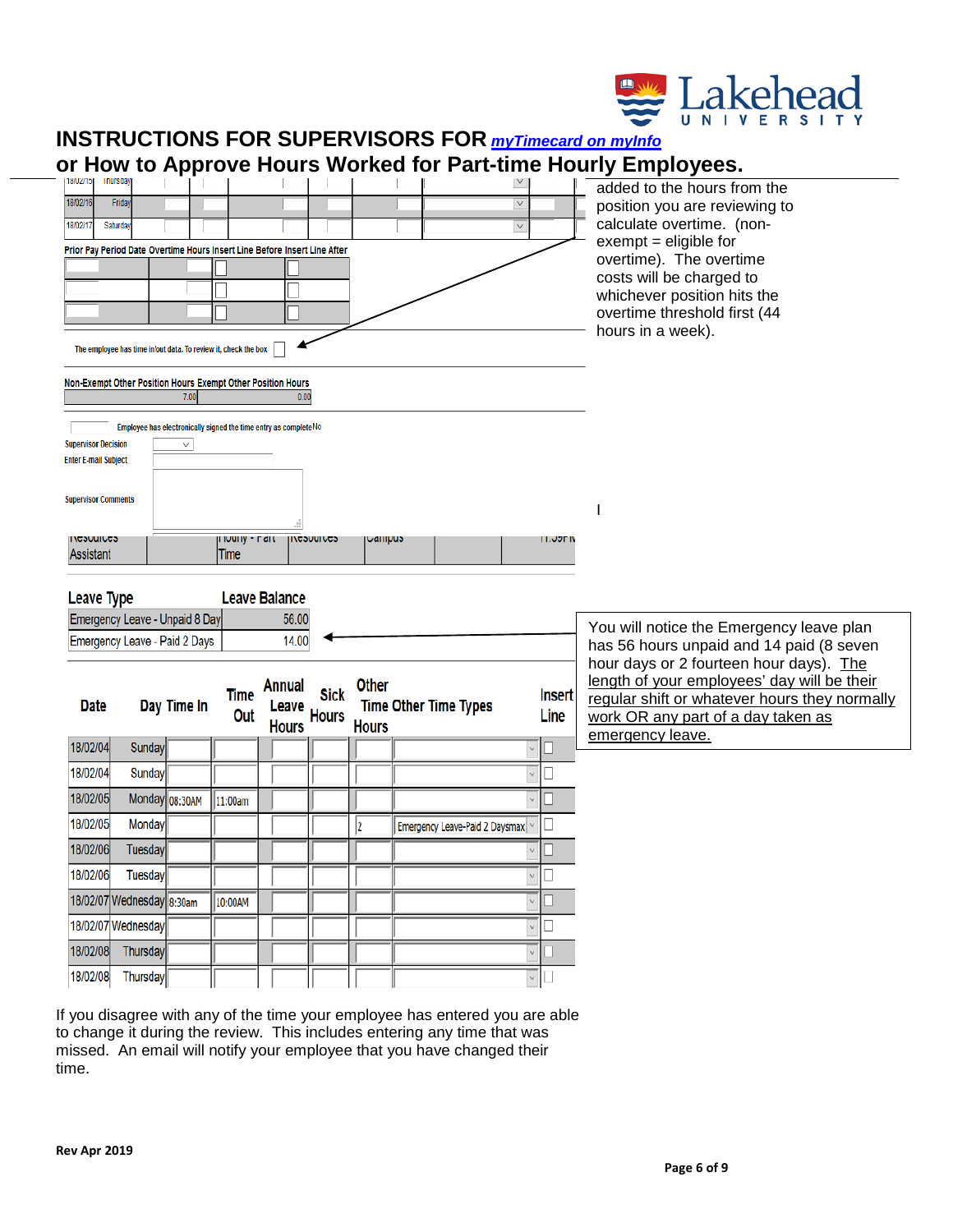

| <b>Supervisor Decision</b>       | v                         |
|----------------------------------|---------------------------|
| <b>Enter E-mail Subject</b>      | Reject                    |
|                                  | Approve<br>kś             |
| <b>Supervisor Comments</b>       |                           |
|                                  |                           |
| <b>Employee's E-mail Address</b> | employeename@lakeheadu.ca |
|                                  | <b>SUBMIT</b>             |
|                                  |                           |
|                                  |                           |

**Step 4 To approve your employee's time, click on the drop down box for Supervisor Decision. Select Approve and click submit.**

**An email will be sent to the employee advising them that their time has been approved for payroll processing.**

**A few things to note on the above screen capture. "Non-Exempt and Exempt Other Position Hours" show the total hours the employee has recorded in other positions they may hold on campus, including additional positions they may have in your department. This is 'for information' only. Details for this time cannot be viewed on this screen.**

**All employees should be checking the electronic signature box on their time card to indicate their acknowledgement that the time they entered is accurate and ready for your approval. Once this box is checked, the employee is locked from making any changes to their timecard. Only the supervisor can make changes to the timecard once the electronic signature box is selected.**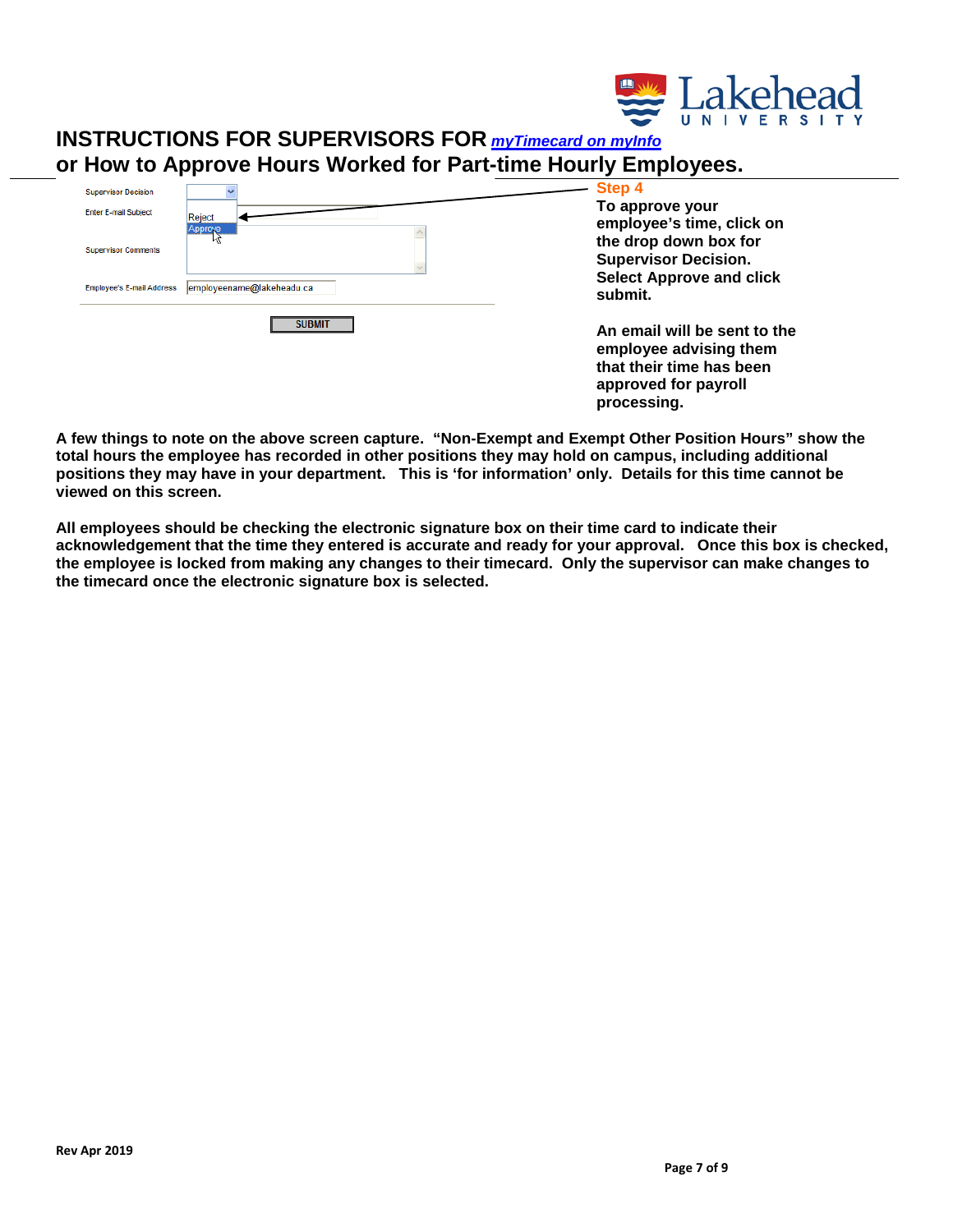

**View of Employee's electronic authorization**

Checking this box becomes your electronic signature acknowledging your submitted time as accurate and ready for supervisor approval  $\bar{v}$ 

**The supervisor approval form in myTimecard on myInfo indicates whether the employee has signed their card or not. Below, we can see that the employee did not sign their card as "No" is indicated in this section.**

|                             | Employee has electronically signed the time entry as complete |  | We recommend supervisors approve                                                |
|-----------------------------|---------------------------------------------------------------|--|---------------------------------------------------------------------------------|
| <b>Supervisor Decision</b>  |                                                               |  | the timecard even if the employee did<br>not electronically sign it. Send an    |
| <b>Enter E-mail Subject</b> | <b>REJ - Reject</b><br>APP - Approve                          |  | email to the employee reminding them<br>of the importance of signing their time |
|                             |                                                               |  | card. Please note supervisors will not                                          |

**receive email notification that their employee has submitted time for their approval unless the employee electronically signs their time card**.

### **Rejecting an Employee's Time**

**The only time you will reject an employee's time is if they check the 'electronic signature' box before the have finished entering their time. Sometimes employees will enter their hours for the first day in the pay period and click the electronic box not realizing this locks them from accessing their timesheet.** 

**If you receive an email early in the pay period advising you the employee has submitted their time for approval, chances are they checked the box too early. To return control of the timesheet to the employee, login to myTimecard on myInfo and select the employee's time card. In the supervisor approval section, select Reject.** 

| <b>Supervisor Decision</b><br><b>Enter E-mail Subject</b> | <b>REJ</b> - Reject<br>APP - Approve |  |
|-----------------------------------------------------------|--------------------------------------|--|
| <b>Supervisor Comments</b>                                |                                      |  |

**You will be required to enter a subject and supervisor comments.**

**Note: Do not reject an employee's timecard if the** 

**employee's cut-off time has passed. Employees cannot access their timesheet after the employee cut-off date and time.**

### **Making Changes to an Employee's Time Card**

**Supervisors have complete edit authorization in myTimecard on myInfo. You can add, delete or change any all employee data entry prior to approving the timecard. To edit an employee's hours, simply click on the appropriate box and make any changes necessary. Please ensure to make changes on the Employee's "Time In and Time Out" form or your edit will not be captured by the system. Once you change an employee's timecard, select "Approve". This locks the timecard from the employee preventing them from overriding your changes.**

**In the 'supervisor comments' section, enter a message to the employee advising them of the changes you made. They will receive this message when you approve their time card.**

**Do not reject an employee's timecard because of inaccurate time entry. Make any required changes on the timecard yourself and approve. You may review with your employee the changes you made to their timecard and discuss any go forward instructions that may need to ensure future timecards are accurate.**